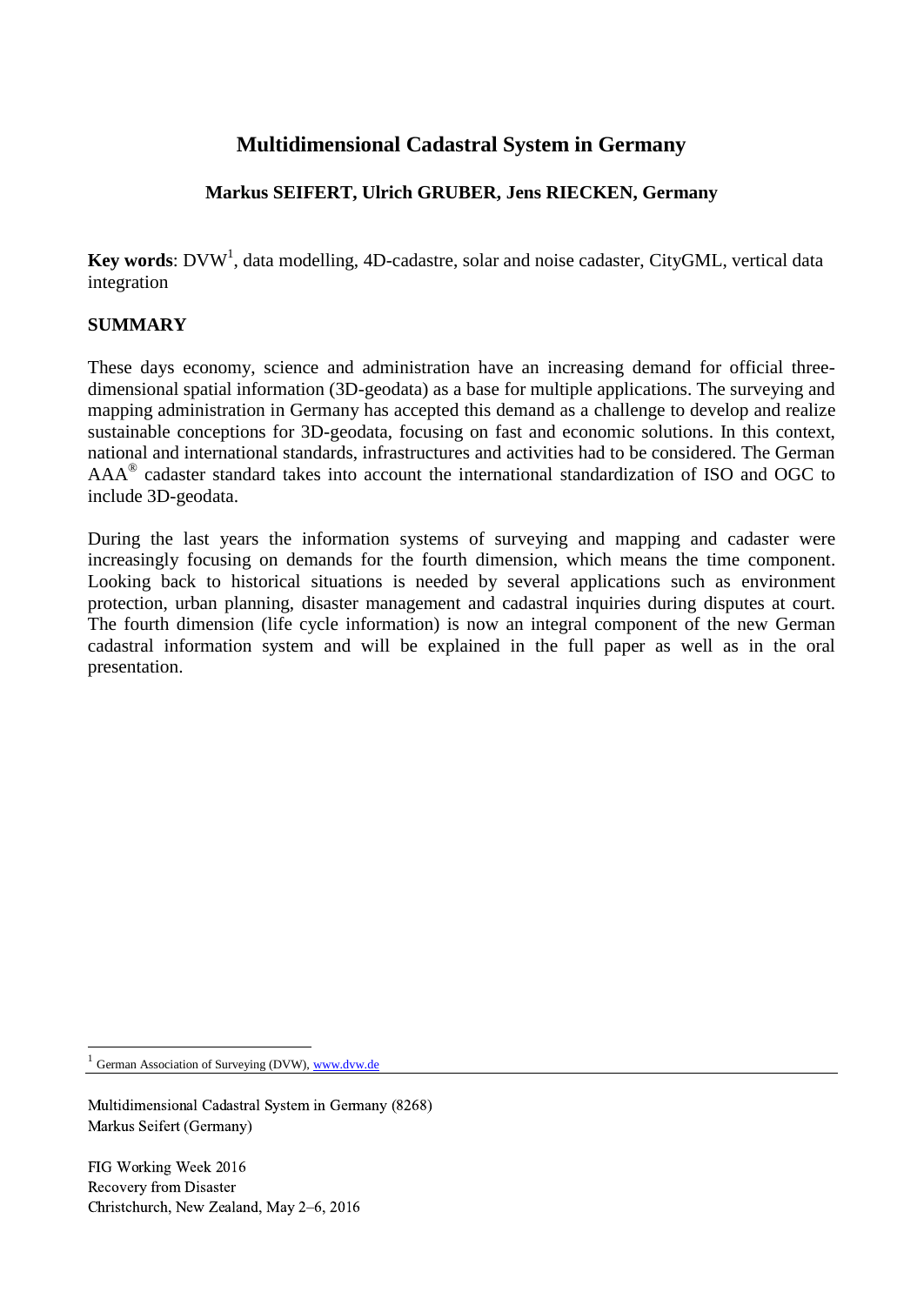# **Multidimensional Cadastral System in Germany**

## **Markus SEIFERT, Ulrich GRUBER, Jens RIECKEN, Germany**

#### **1. THE DEMAND FOR 3D-BUILDING INFORMATION**

#### **1.1 Energy turnaround**

In Germany the government targets at climate and environmental protection currently lead to extensive changes in the energy sector, the so called energy turnaround. This includes the end of the use of nuclear energy by 2020, the reduction of greenhouse gases and other objectives (BlmSchG,

2012). As a result planning processes especially have to take into account the use of photovoltaic technology, geothermal energy, wind energy and the energetic isolation of buildings.

From the process view, data must be available to provide actual information of the environment and all energetically relevant topics. Very often this leads to a data collection or at least to a data processing task. Having the required information, the analysis and the evaluation will give a sustainable picture of the energy balance, including possible savings the use of renewals energies and energetic isolations of buildings.



Photovoltaic map of the city of Dusseldorf

#### **1.2 Noise protection**

The 3D-geometry and semantics, particularly of buildings, are very important for simulating and mapping of noise expansion. By a European directive every five years the member states of the European Union are obliged to determine and to document noise pollution in cities. In addition the progress of noise-reduction is checked.



Multidimensional Cadastral System in Germany (8268) Markus Seifert (Germany)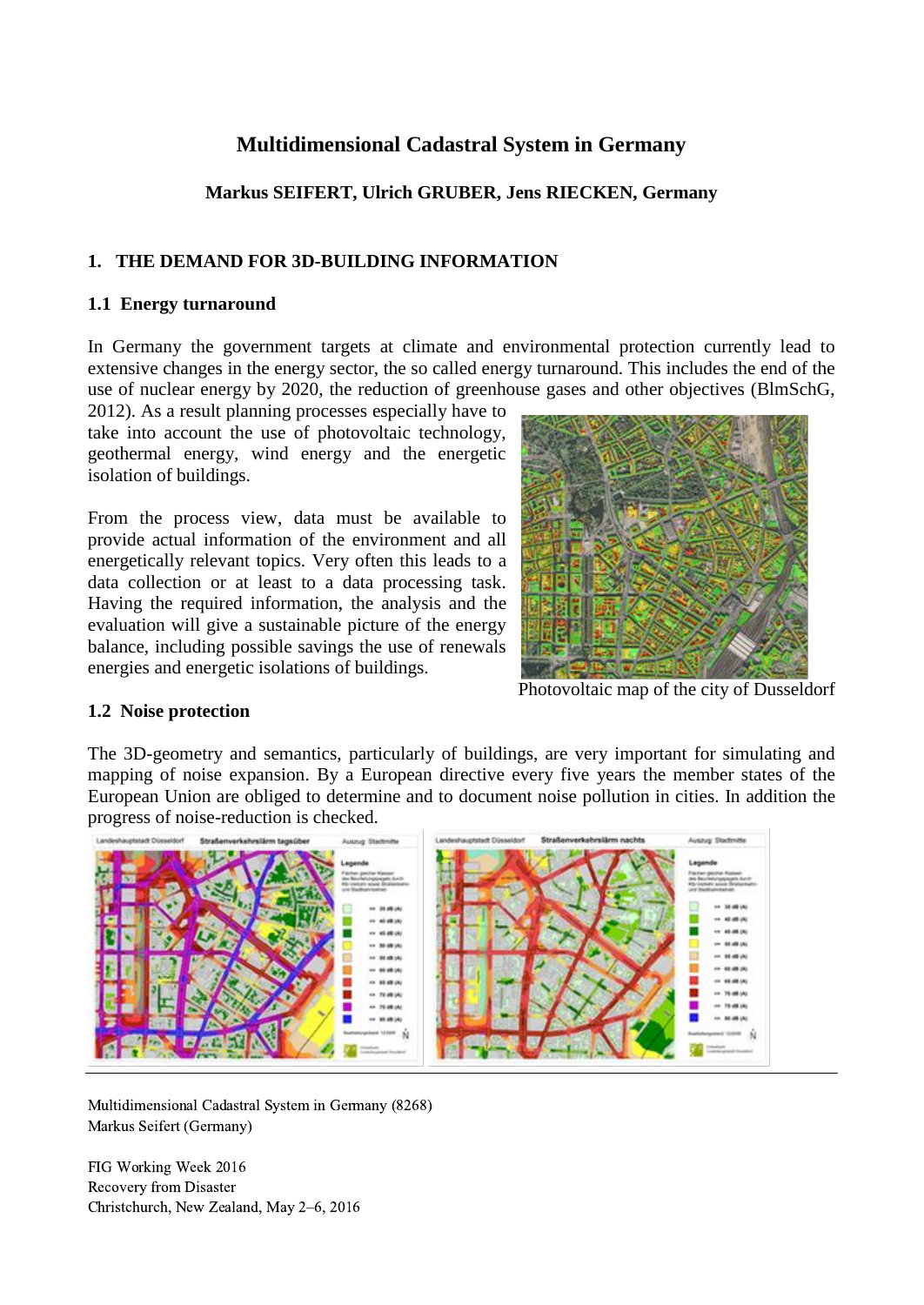Noise map of the city of Dusseldorf (left: during day time, right: at night)

#### **1.3 Urban planning**

urban planning was always essential in the 2D-world, especially to consider the property distribution. Nowadays 3D-information is a basic demand of the urban planning sector. Demographic effects and other restrictions could be visualized in planning alternatives.



Planned school in the county of Recklinghausen

#### **1.4 Disaster management**

Increasingly 3D-information is used in the simulation of disasters, for example for evacuation and flood scenarios.

Right: Air rescue – county of Recklinghausen

#### **2. REQUIREMENTS FOR 3D-BUILDING INFORMATION**

#### **2.1 Level of Detail (LoD) in the cadaster**

While 3D-building information in the LoD 1 are sufficient for applications like noise mapping (1.2) many other application like the aforementioned photovoltaic map (1.1) at least need a higher LoD 2 resolution (CityGML, 2012). As a consequence so-called "city-models" were built up in many cities in Germany. Their basic goal was to support or even allow a visualization of special application scenarios (examples: 1.3, 1.4). On the other side these models had not special quality or updating mechanisms. Often they used the cadaster as a data source (exact location / 2D building information), but they never became part of the cadaster. To overcome this lack a proposal came up to expand the official cadastral  $AAA^{\hat{\otimes}}$  - data model towards the third dimension.

Multidimensional Cadastral System in Germany (8268) Markus Seifert (Germany)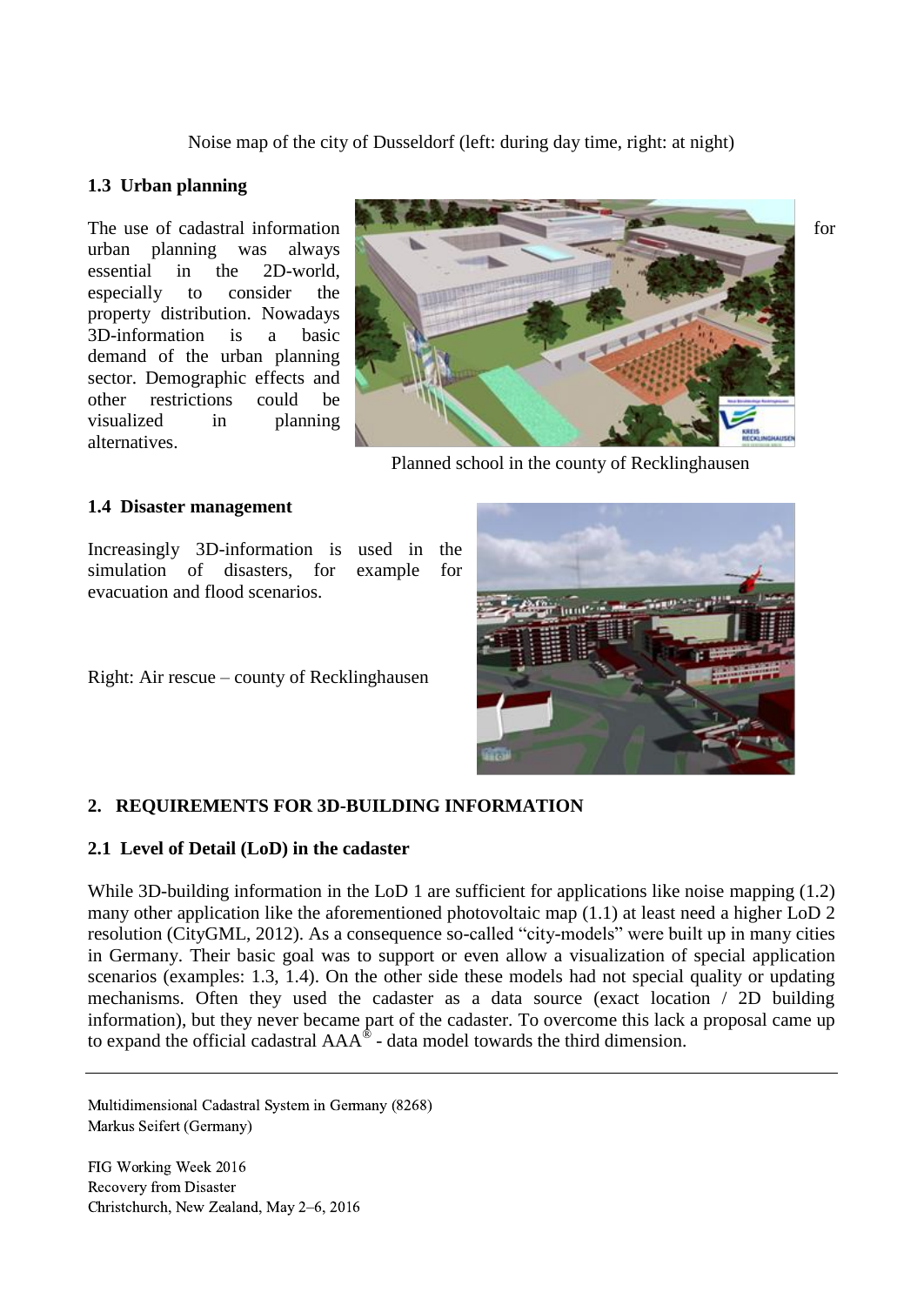

#### **2.2 Approach**

Several investigations have proved that only some additional information is needed to build up a 3D-spacial data set out of the existing 2D-spacial cadastral data and to keep the information up to date. What is needed are the number of floors, ridge direction, and the building height. Most of this information already exists in the planning process; additional data is collected during the cadastral survey. With this approach and the integration the aforementioned information a future 3D-cadaster could be implemented sustainable.

These days the 3D approach is a "topographic" extension of the cadaster in Germany. The demand for taxation was the reason for the establishment of the cadaster in the beginning of the 19th century. One hundred years later the property cadaster was established. In the last decades the cadaster was increasingly used for other necessary mapping and planning issues - it became a so called multi-purpose cadaster, at that time restricted to 2D. With the  $AAA^{\circledast}$  – model modern technologies, XML- descriptions' suitable software came up (Hawerk 2002) and today the link to CityGML takes place (Gröger et. al. 2011). With this the 3D-ability is included.



City model, Recklinghausen 3D-spatial data, Recklinghausen

The pictures above show the additional contents of a city model compared to 3D-spatial data. While city models often based on visualization, the AAA® -3D-spatial data are focusing on analysis. After

Multidimensional Cadastral System in Germany (8268) Markus Seifert (Germany)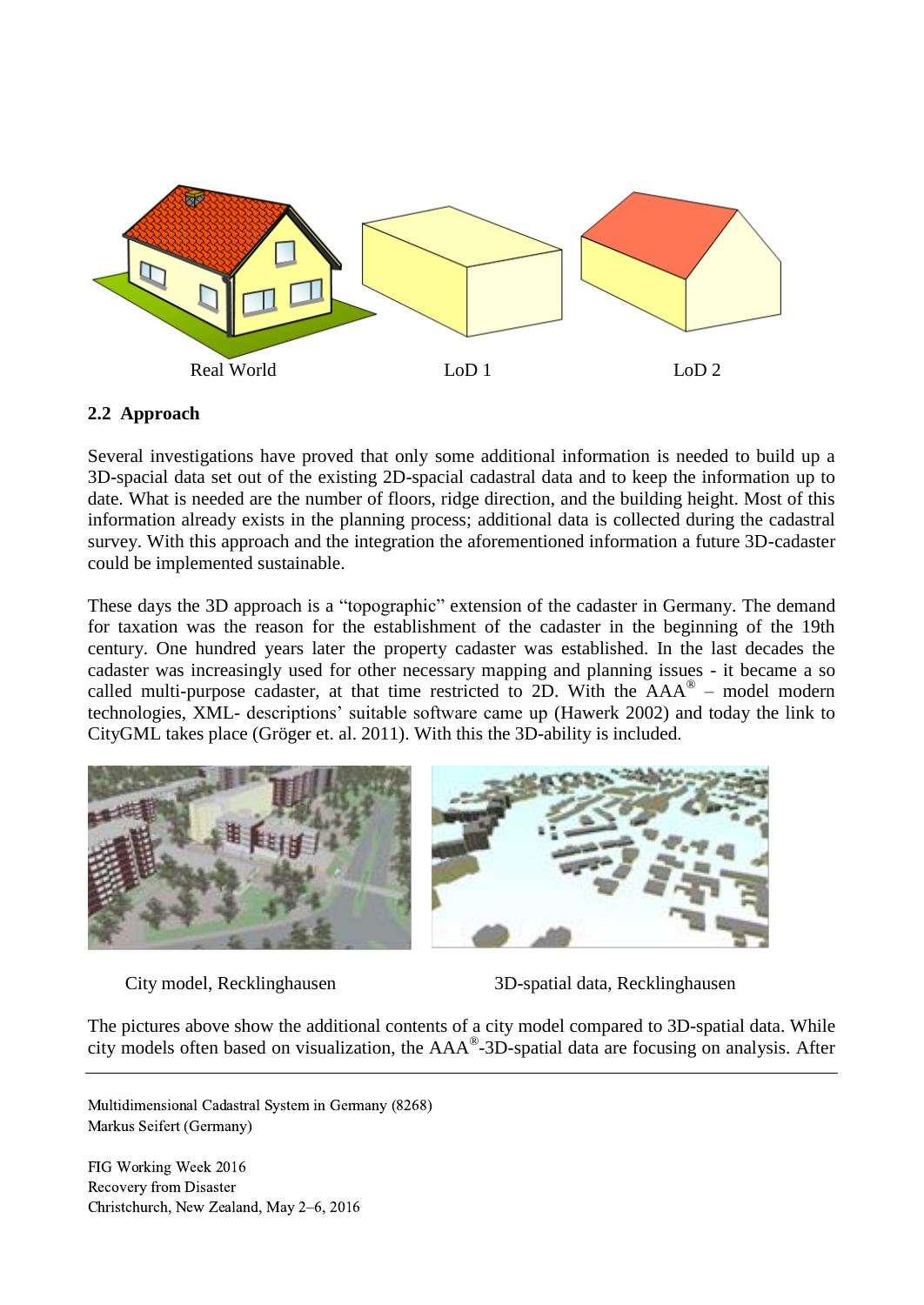the implementation of  $AAA^{\circledast}$ -3D-spatial data, city models might be developed automatically as cadastral applications.

## **3. STANDARDS**

## **3.1 CityGML-Profiles and AAA® -3D-spatial data**

The following step by step approach is applied to realize nationwide 3D-geodata set in Germany:

#### 3.1.1 Interim solution CityGML-Profiles

Already today, there is a demand for 3D spatial information. The currently used  $AAA^{\circ}$ -data model (version 6) is not able to store and to provide the expected 3D-information. The expanded  $AAA^{\circ}$ version 7.0 will not be available before 2018 all over Germany.

Therefore the existing OGC standard CityGML (Groeger et al. 2012) for the representation and exchange of 3D- information is used. In March 2012, CityGML 2.0 was published as an international standard by the Open Geospatial Consortium (OGC). To realize the above-mentioned interim solution profiles were created from GML and CityGML taking into account the needs of 3D spatial information of the cadastral and surveying administration. As a result, the classes, attributes and values have been reduced to the maximum extent permitted by the product definition (Gerschwitz et al. 2011).



The diagrams above show that the  $AdV<sup>1</sup>$  - profile uses only parts of the CityGML-schema, especially mandatory requirements and quality indicators<sup>2</sup>. The profiles are logical restrictions to CityGML-schema.

The updating process of the described interim solution will be done by reprocessing of the existing / original data. An object based actualization does not exist yet.

Multidimensional Cadastral System in Germany (8268) Markus Seifert (Germany)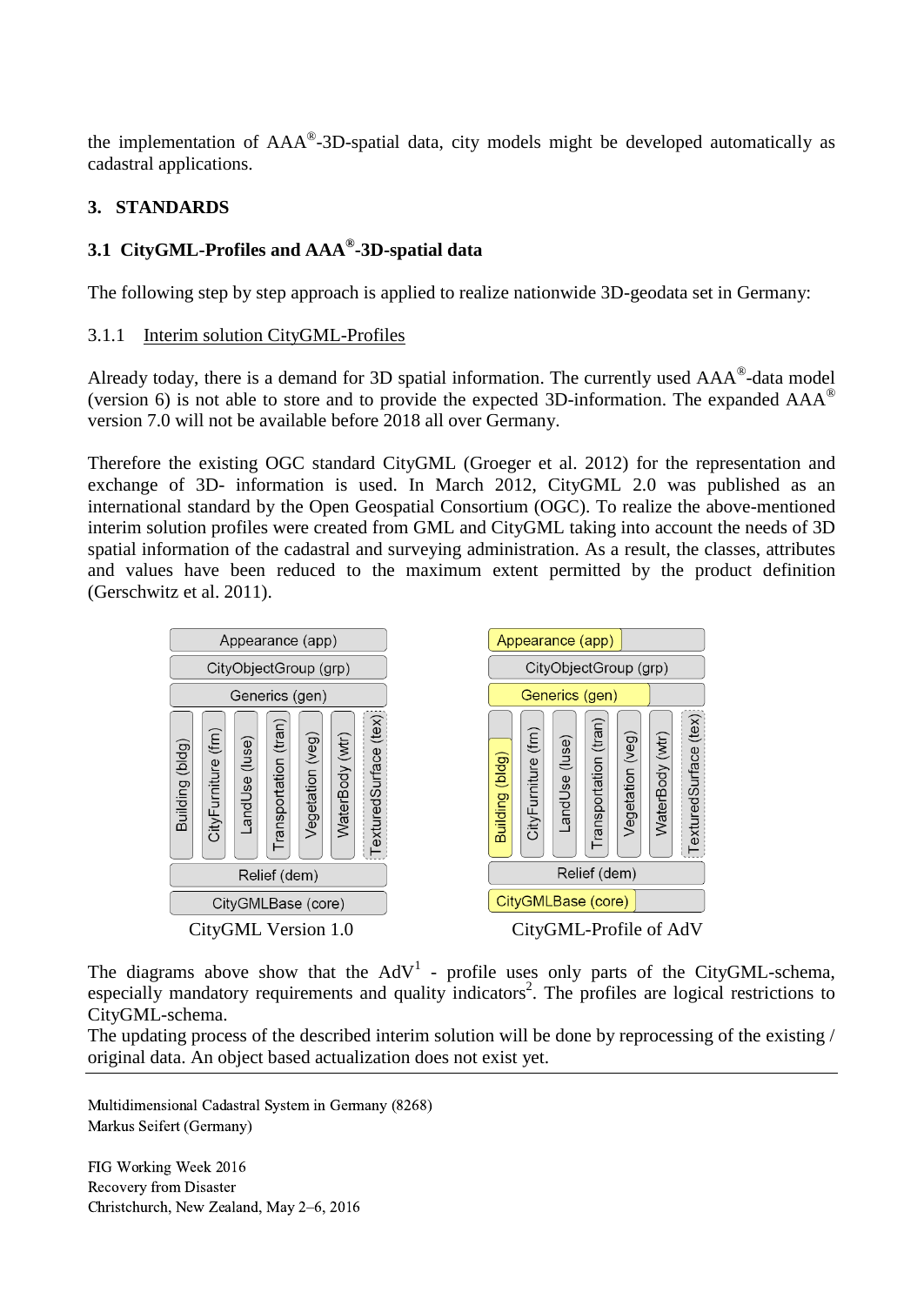#### 3.1.2 3D-spatial data in the AAA-concept

The AAA<sup>®</sup>- concept is national standard for official spatial information in Germany. It was built up completely by specialization of international standards (AdV 2008). The AAA®-schema is a GMLapplication schema which represent the national standard for geospatial data of the surveying and cadastral administration in Germany. The model and external schema are completely embedded in existing standards of ISO and OGC



 $AAA^{\circ}$ - embedding existing international standards (AdV 2008)<sup>2</sup>

According to size (number of citizens) Recklinghausen is the biggest county district in Germany and therefore comparable to a city like Cologne. In 2011 about 1,600 cadastral surveys took place with respect to buildings. For Recklinghausen, as in general for the German cadaster with over 50

million buildings, it is therefore of fundamental interest to store actual 3D-building information conform to the  $AAA^{\circ}$ - standard and consistent to  $\left\{\begin{array}{ccc} \begin{array}{ccc} \begin{array}{ccc} \end{array} & \begin{array}{ccc} \end{array} & \begin{array}{ccc} \end{array} & \begin{array}{ccc} \end{array} & \end{array} & \begin{array}{ccc} \end{array} & \begin{array}{ccc} \end{array} & \end{array} & \begin{array}{ccc} \end{array} & \begin{array} \end{array} & \end{array} & \end{array} \right\}$ and 3D-cadastral object information (in general:  $\|\cdot\|$   $\leq \|\cdot\|$   $\leq \$ property building layer identical to 3D building footprint) - the so called "vertical integration concept".

This "vertical integration concept" takes into account the source of the data and the production process. The "legal" 2D-property building layer as  $\left\{\begin{array}{c} \downarrow \\ \downarrow \downarrow \end{array}\right\}$  as a and  $\left\{\begin{array}{c} \downarrow \\ \downarrow \downarrow \end{array}\right\}$  and  $\left\{\begin{array}{c} \downarrow \\ \downarrow \downarrow \end{array}\right\}$  and  $\left\{\begin{array}{c} \downarrow \\ \downarrow \downarrow \end{array}\right\}$  and  $\left\{\begin{array}{c} \downarrow \\ \downarrow \downarrow \end{array$ major cadastral information is merged with the 3 dimension from laser scan as a topographic source. The result is a "legal" 3D-building model.



 $^{2}$  NAS = exchange interface, Objektkatalog = feature catalogue, Anwendungsschema= application schema

Multidimensional Cadastral System in Germany (8268) Markus Seifert (Germany)

FIG Working Week 2016 Recovery from Disaster Christchurch, New Zealand, May 2–6, 2016

1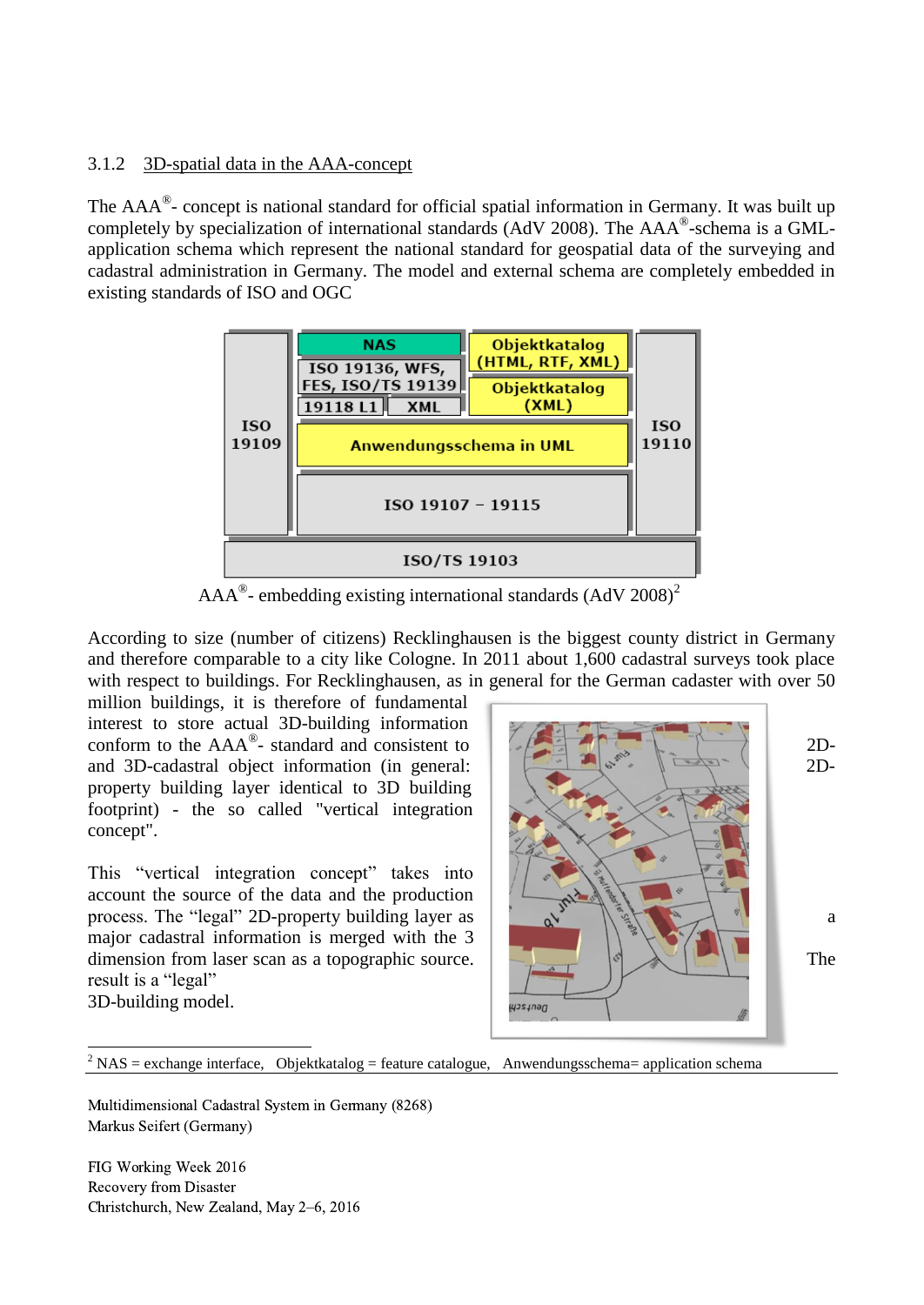It defines the  $AdV<sup>3</sup>$  product "3D building model". As a consequence, the demand, especially of the economy, for official (administrative) 3D-building information could be fulfilled. In addition this data participates in the existing national and international spatial data infrastructure (SDI), for example through simple export to the defined INSPIRE topics.

In contrast to CityGML, which is designed as an external interchange format and for the easy use of 3D-data, the AAA® - concept defines a standard: application schema, feature catalogue and exchange interface.

#### **3.2 Modeling aspects**

#### 3.2.1 Basic schema

The AAA®-schema is logically divided into several packages, essentially into the thematic independent basic schema and the thematic schema, which is based on the basic schema. 3Dclasses, which are necessary, are integrated into  $AAA^{\circ}$ -schema in 3 new packages:

- AAA\_SpatialSchema 3D,
- AAA\_Unabhaengige Geometrie 3D,
- AAA\_Praesentationsobjekte 3D

The package "AAA\_SpatialSchema 3D" contains additional information of the existing AAA®schema in accordance with the specifications for 3-dimensional objects of the ISO-norm "191XX". The package "AAA\_Unabhaengige Geometrie 3D" provides all necessary geometric shapes (dot, line and surface) for the  $AAA^{\circledR}$ -3D- schema objects with independent geometry. In the package "AAA Praesentationsobjekte 3D" the modeling of presentation objects is described.

#### 3.2.2 Thematic schema

The AAA®-application schema defines object classes for storing 3D-information: The 2D-classes "AX\_Gebaeude" and "AX\_Bauteil" as well as the 3D-class "AX\_Bauteil3D" have a common upper class "AX\_Gebaeude\_Kerndaten". The multiface possibilities of occurrence of geometry of 3Dobjects in "AU\_Geometrie\_3D" are limited by constraints.

The storage of quality information is an important part in the German cadaster. Therefore information of quality is modeled conform to ISO-19115 - Metadata. Furthermore the relevant modeling in the INSPIRE<sup>4</sup>-building-topic was considered, which also requires quality information, especially the source of data. As a consequence it will be possible to provide semantics match between the AAA®-model and INSPIRE. This allows the realization of the exchange and conversion of data. The INSPIRE data model, especially the profile extended3D, is one special profile of CityGML, in a similar way to the AAA®-3D-expansion.

- $3$  AdV = Official German Survey Administration

Multidimensional Cadastral System in Germany (8268) Markus Seifert (Germany)

<sup>4</sup> Infrastructure for Spatial Information in Europe: A European Directive, see http://inspire.jrc.ec.europa.eu/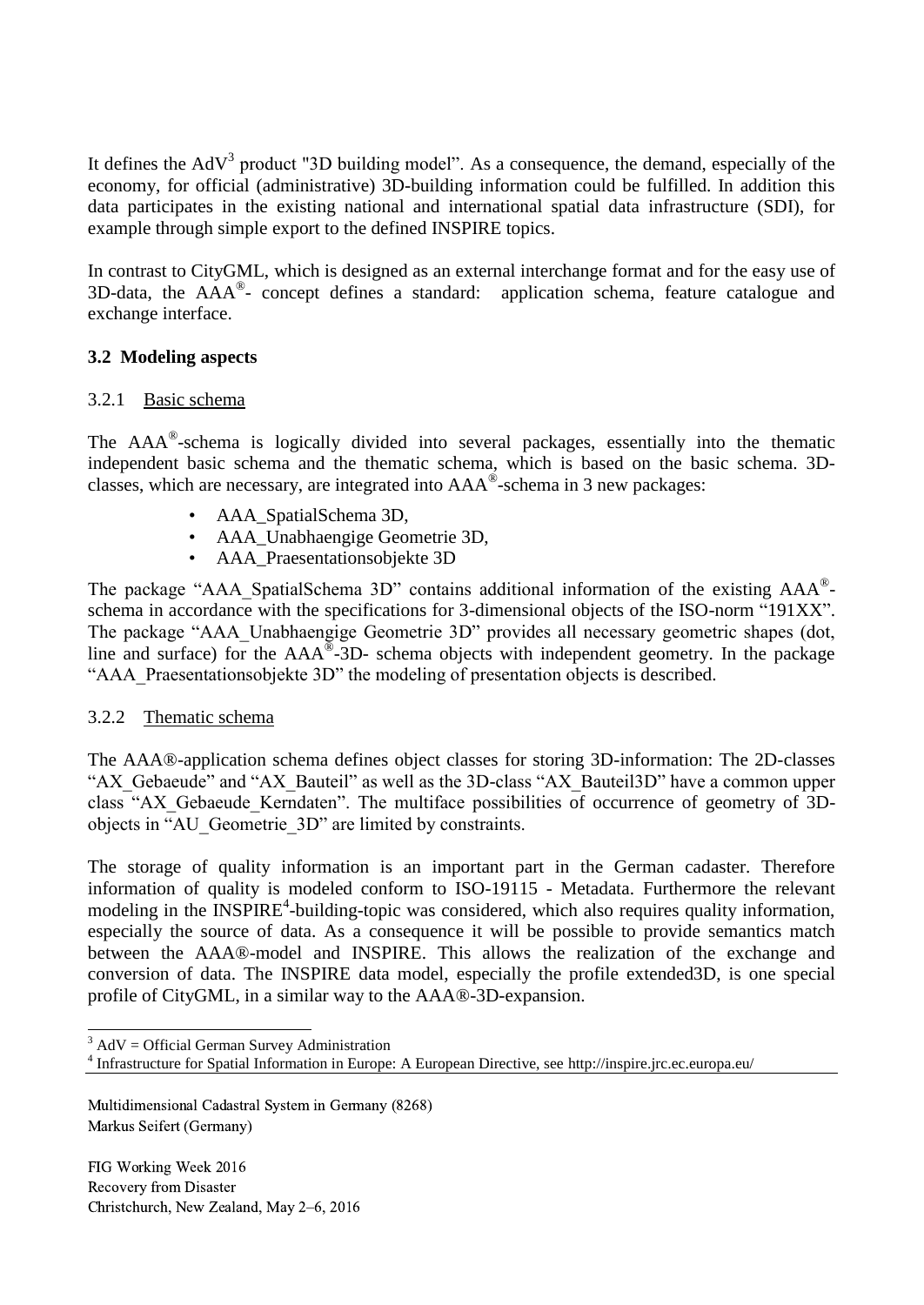

"Specification to the building  $3D''/AAA^{\circ}$ - schema

"The 3D-building model of the AdV describes buildings in terms of the cadastral view as well as for topographic surveying (LoD 1-3, chapter 2). It does not take into account the modeling of interior rooms (LoD 4), or city topography. The 3D-building is an expansion of the "Hausumringe" (hose foot prints) in the third dimension, accumulated with attributes of associated cadastral 2Dobjects. Currently the product standard describes building resolutions conform to LoD 1 and LoD 2 (Gruber, U., 2011).

## **4. The fourth dimension (Time Component)**

Traditionally, in the German cadastre every change of a parcel (e.g. subdivision) is documented by surveying sketches and textual documentations. The development of the cadastral map is continuously monitored and every change over time can be restored in case of cadastral disputed, but usually using non-digital paper documents. Therefore, modern possibilities for inquiries were also a technical requirement for the AAA®- standard. Besides this more internal cadastral use-case there are lots of further requirements for the time-related cadastral information, such as:

Multidimensional Cadastral System in Germany (8268) Markus Seifert (Germany)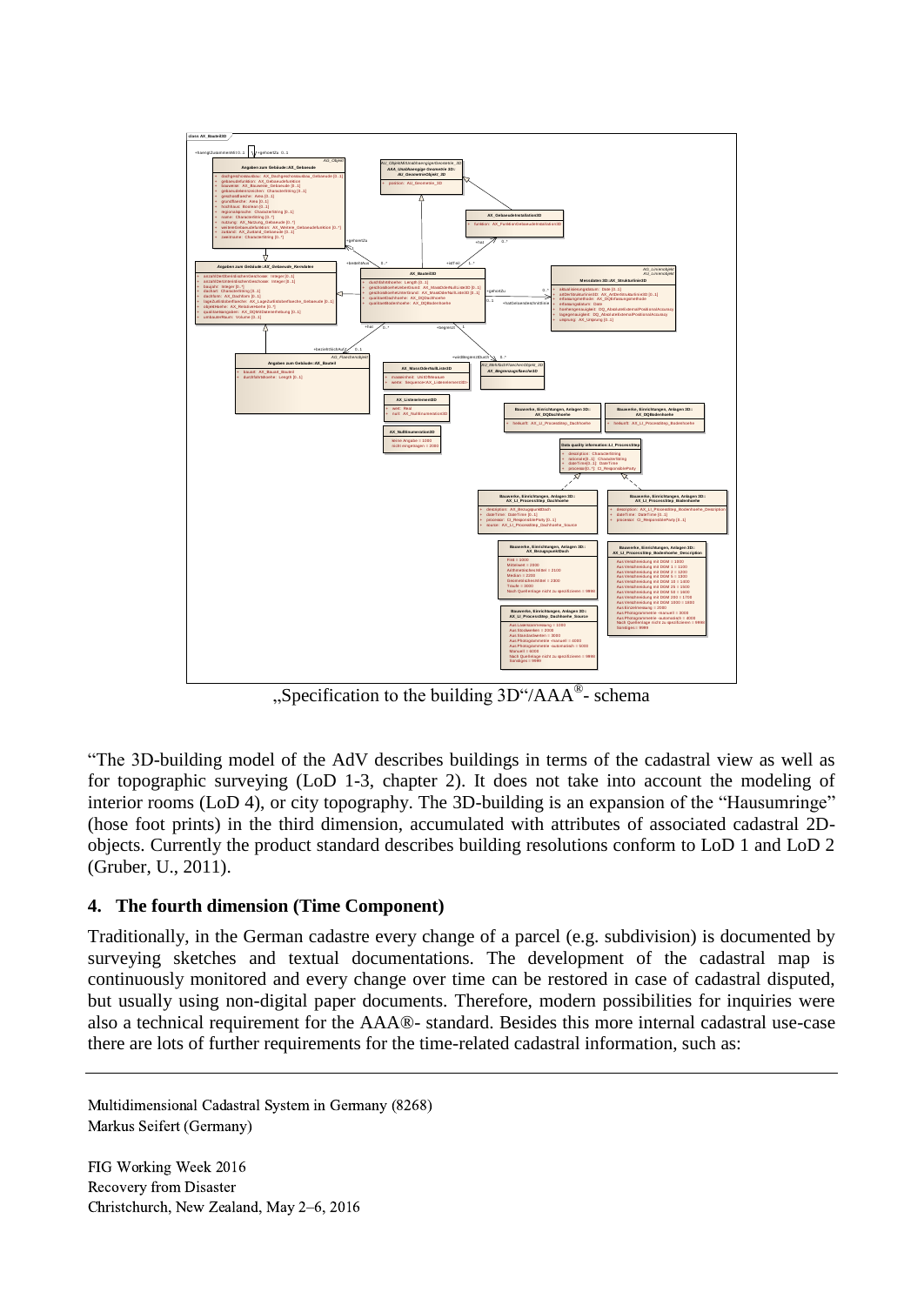- Monitoring the development of cities and villages over time<br>• Statistic of changes of land use and land cover
- Statistic of changes of land use and land cover
- Planning purposes
- Historical archiving
- Monitoring cultural heritage.

The AAA®-data model requires for each object a unique identifier together with a designated time stamp for creation and deletion of an object. However, once an object has to be deleted during an updating process the object will not be physically removed from the data base. Only the life cycle of the thematic relevance has ended, but not the existence of the object as an instance. A "deleted" object is then considered the as a historical information which can be easily distinguished from the actual information. Sometimes there are changes of an object which do not require the deletion of the object (e.g. only a name of the person changes). In that case also the different versions of an object can be stored. Within the AAA®-data model this approach is therefore called "versioning concept". Since every object carries life cycle information the storage of historical objects and versions of objects is not limited to any specific object type.

Within the AAA®-data model this approach is used for providing historical information as well as for the incremental updating of secondary used information systems.

## **5. CONCLUSIONS**

#### **5.1 Availability of LoD 1 und LoD 2 in Germany**

Due to the constitutional responsibility of surveying and mapping the responsibility for cadastral data is on the state level. As mentioned above the [Working](http://dict.leo.org/ende?lp=ende&p=DOKJAA&search=Working&trestr=0x8001) [Committee](http://dict.leo.org/ende?lp=ende&p=DOKJAA&search=Committee&trestr=0x8001) [of](http://dict.leo.org/ende?lp=ende&p=DOKJAA&search=of&trestr=0x8001) [the](http://dict.leo.org/ende?lp=ende&p=DOKJAA&search=the&trestr=0x8001) [Surveying](http://dict.leo.org/ende?lp=ende&p=DOKJAA&search=Surveying&trestr=0x8001) [Authorities](http://dict.leo.org/ende?lp=ende&p=DOKJAA&search=Authorities&trestr=0x8001) [of](http://dict.leo.org/ende?lp=ende&p=DOKJAA&search=of&trestr=0x8001) [the](http://dict.leo.org/ende?lp=ende&p=DOKJAA&search=the&trestr=0x8001) [States](http://dict.leo.org/ende?lp=ende&p=DOKJAA&search=States&trestr=0x8001) [of](http://dict.leo.org/ende?lp=ende&p=DOKJAA&search=of&trestr=0x8001) [the](http://dict.leo.org/ende?lp=ende&p=DOKJAA&search=the&trestr=0x8001) [Federal](http://dict.leo.org/ende?lp=ende&p=DOKJAA&search=Federal&trestr=0x8001) [Republic](http://dict.leo.org/ende?lp=ende&p=DOKJAA&search=Republic&trestr=0x8001) [of](http://dict.leo.org/ende?lp=ende&p=DOKJAA&search=of&trestr=0x8001) [Germany](http://dict.leo.org/ende?lp=ende&p=DOKJAA&search=Germany&trestr=0x8001) (AdV) defines nationwide cadastral standards. In addition a nationwide access point was established in North Rhine-Westphalia to distribute about 21 million house coordinates (coordinates of buildings with an official address), about 50 million 2D- "Hausumringe" (house foot prints), LoD 1 and LoD 2 - data for Germany (for more information: [www.adv-online.de\)](http://www.adv-online.de/).

#### **5.2 4D – The Time Component**

Economy, science and administration have an increasing demand for official multi-dimensional spatial information (4D-geodata) as a base for multiple applications. The surveying and mapping administration in Germany has accepted this demand as a challenge to develop and realize sustainable conceptions for 4D-geodata, focusing on quick and economic solutions. In this context, national and international standards, infrastructures and activities had to be considered. The German AAA® cadaster standard takes into account the international standardization of ISO and OGC to include 4D-geodata as an economic solution for guidance and continuation.

#### **REFERENCES**

Multidimensional Cadastral System in Germany (8268) Markus Seifert (Germany)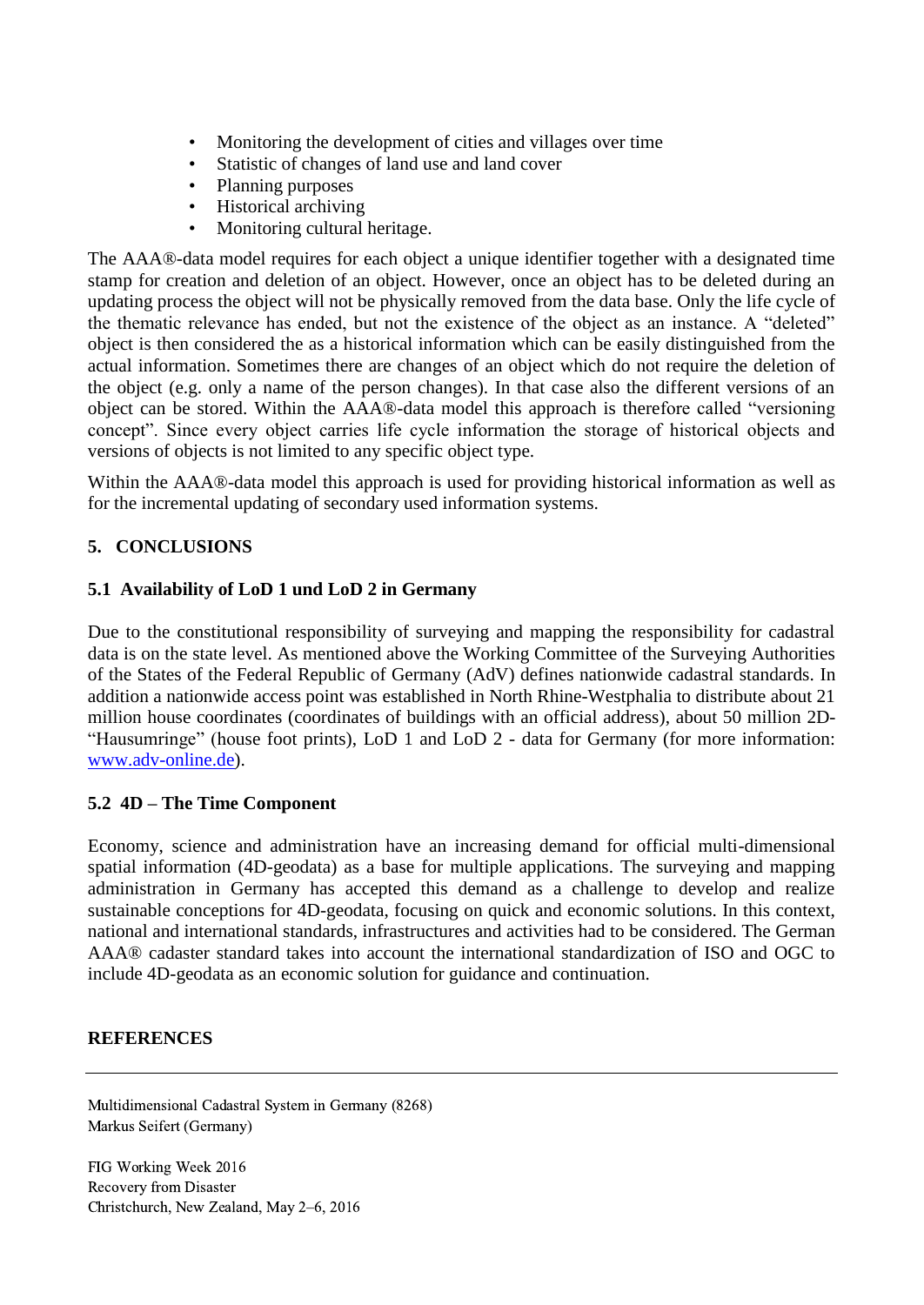**AdV, 2008**. Working Committee of the Surveying Authorities of the States of the Federal Republic of Germany: GeoInfoDok (ALKIS<sup>®</sup>) main document Version 6.0

**AdV (2008)**: Preliminary report "Digital Surface Models, architectural models" of the working groups "Geotopography" and "cadastre" for 120th Committee sessions of the Working Committee of the Surveying Authorities of the States of the Federal Republic of Germany on 10 to 11 September 2008.

**AdV (2009)**: Final minutes of the 121st Committee sessions of the Working Committee of the Surveying Authorities of the States of the Federal Republic of Germany of 9 to 10th September 2009.

**BImSchG (2012)**: Law to protect against harmful effects of air pollution, noise, vibration and similar phenomena, as amended by the 03.15.1974 26.9.2002, as last amended by Article 2 of G v. 06/27/2012. (Gesetz zum Schutz vor schädlichen Umwelteinwirkungen durch Luftverunreinigungen, Geräusche, Erschütterungen und ähnliche Vorgänge, vom 15.3.1974 i.d.F. vom 26.9.2002, zuletzt geändert durch Art. 2 G v. 27.6.2012)

**Gerschwitz, A., Gruber, U., Schlüter, S.:** Die dritte Dimension im ALKIS® . In: Kummer, K. & Frankenberger, J. (Hrsg.): Das deutsche Vermessungs- und Geoinformationswesen 2012. Wichmann Verlag, Berlin/Offenbach, 279-310. 2011

**Gröger, G., Kolbe, T. H., Nagel, C., Häfele, K.-H. (Hrsg.) 2012**, OGC City Geography Markup Language (CityGML), Encoding Standard, Version 2.0, OGC Doc No. 12-019, Open Geospatial Consortium, 2012.

**Gruber, U.:** Die dritte Dimension im amtlichen Vermessungswesen Deutschlands. In: Löwner, M.-O. Hillen, F. und Wohlfahrt, R. (Hrsg.): Geoinformatics "Mobility and Environment" 2012. Proceedings of "Geoinformation conference 2012" of 28-30.03.2012, Braunschweig, p. 303-309, 2012.

**HAWERK, Winfried:** Cadastre 2020 – New Trends in Germany's Cadastre **?!**, FIG XXII International Congress, Washington, D.C. USA, April 19-26 2002

**INSPIRE Thematic Working Group Building, 2012**, D2.8.III.2 Data Specification on Building – Draft Guidelines. Version 3.0rc3.

**Oestereich, Marco:** Das 3D-Gebäudemodelle im Level of Detail 2 des Landes NRW, NÖV 1/2014

**Riecken, J., Seifert, M.:** Challenges for the multi purpose cadastre, FIG Working Week 2012

**SIG 3D (2012)**, Quality concept[: http://www.sig3d.org/index.php?catid=2&themaid=8777960,](http://www.sig3d.org/index.php?catid=2&themaid=8777960) Last visit at 11.12.2012

#### **BIOGRAPHICAL NOTES**

**Ulrich Gruber** is working for the county of Recklinghausen, Germany. From 2002, Ulrich Gruber is member of the Special Interest Group 3D (SIG 3D) of the Spatial Data Infrastructure of Germany (GDI-DE). He is chair of the working group "ALKIS® 3D", member of the working group "CITYGML" and vice chair for the aforementioned SIG 3D. Since 2009, Ulrich Gruber is chair of the ALKIS® -department of Recklinghausen and in addition responsible for 3D- spatial information in the county. He is member of the group "3D building models" of the Surveying Authorities of the States of the Federal Republic of Germany (AdV) and is actively working on the development of the AAA® - standard, version 7.0. Ulrich Gruber is a member of the DVW eV - Society for

Multidimensional Cadastral System in Germany (8268) Markus Seifert (Germany)